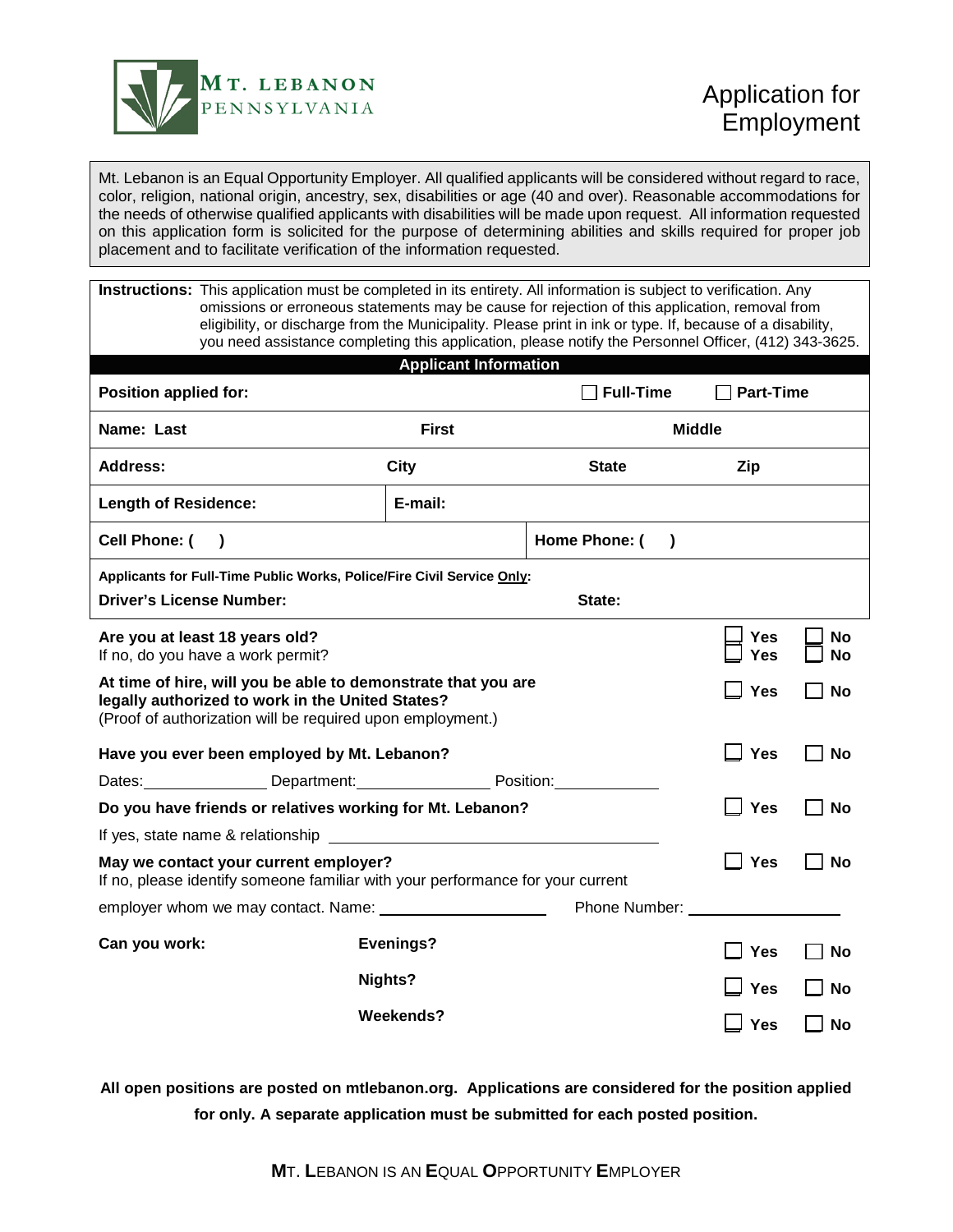| <b>Education</b>                                                                                       |                           |                                                 |                                                                  |                            |                                    |                                      |                                                     |
|--------------------------------------------------------------------------------------------------------|---------------------------|-------------------------------------------------|------------------------------------------------------------------|----------------------------|------------------------------------|--------------------------------------|-----------------------------------------------------|
| <b>Last High School Attended:</b><br>Name:                                                             |                           | <b>Highest grade completed:</b><br>(circle one) |                                                                  |                            | G.E.D. certificate?                | Do you have a High School Diploma or |                                                     |
| Location:                                                                                              |                           | 9O<br>10 <sup>o</sup><br>11 <sup>O</sup>        |                                                                  | 12 <sup>O</sup>            | $\Box$ Yes                         | <b>No</b>                            |                                                     |
| Colleges, universities, trade or technical schools or apprenticeship programs:                         |                           |                                                 |                                                                  |                            |                                    |                                      |                                                     |
| Name                                                                                                   |                           | Location                                        |                                                                  |                            | Number of<br>years/months attended |                                      | Degree, credits, certificates<br>or licenses earned |
|                                                                                                        |                           |                                                 |                                                                  |                            |                                    |                                      |                                                     |
|                                                                                                        |                           |                                                 |                                                                  |                            |                                    |                                      |                                                     |
|                                                                                                        |                           |                                                 |                                                                  |                            |                                    |                                      |                                                     |
|                                                                                                        |                           |                                                 |                                                                  | <b>Military</b>            |                                    |                                      |                                                     |
| <b>Branch of Service:</b>                                                                              | <b>Length of Service:</b> |                                                 |                                                                  | <b>Rank at Separation:</b> |                                    |                                      |                                                     |
| <b>Specialized Training:</b>                                                                           |                           |                                                 |                                                                  |                            |                                    |                                      |                                                     |
|                                                                                                        |                           |                                                 |                                                                  |                            |                                    |                                      |                                                     |
|                                                                                                        |                           |                                                 |                                                                  |                            | <b>Other Qualifications</b>        |                                      |                                                     |
| Describe the types of equipment you are capable of<br>operating (machines, vehicles, computers, etc.). |                           |                                                 | List any trade, professional or skills certificates<br>you hold. |                            |                                    |                                      |                                                     |
|                                                                                                        |                           |                                                 |                                                                  |                            |                                    |                                      |                                                     |
|                                                                                                        |                           |                                                 |                                                                  |                            |                                    |                                      |                                                     |
|                                                                                                        |                           |                                                 |                                                                  |                            |                                    |                                      |                                                     |
| Summarize special skills, abilities or experiences which qualify you for this position.                |                           |                                                 |                                                                  |                            |                                    |                                      |                                                     |
|                                                                                                        |                           |                                                 |                                                                  |                            |                                    |                                      |                                                     |
|                                                                                                        |                           |                                                 |                                                                  |                            |                                    |                                      |                                                     |
|                                                                                                        |                           |                                                 |                                                                  |                            |                                    |                                      |                                                     |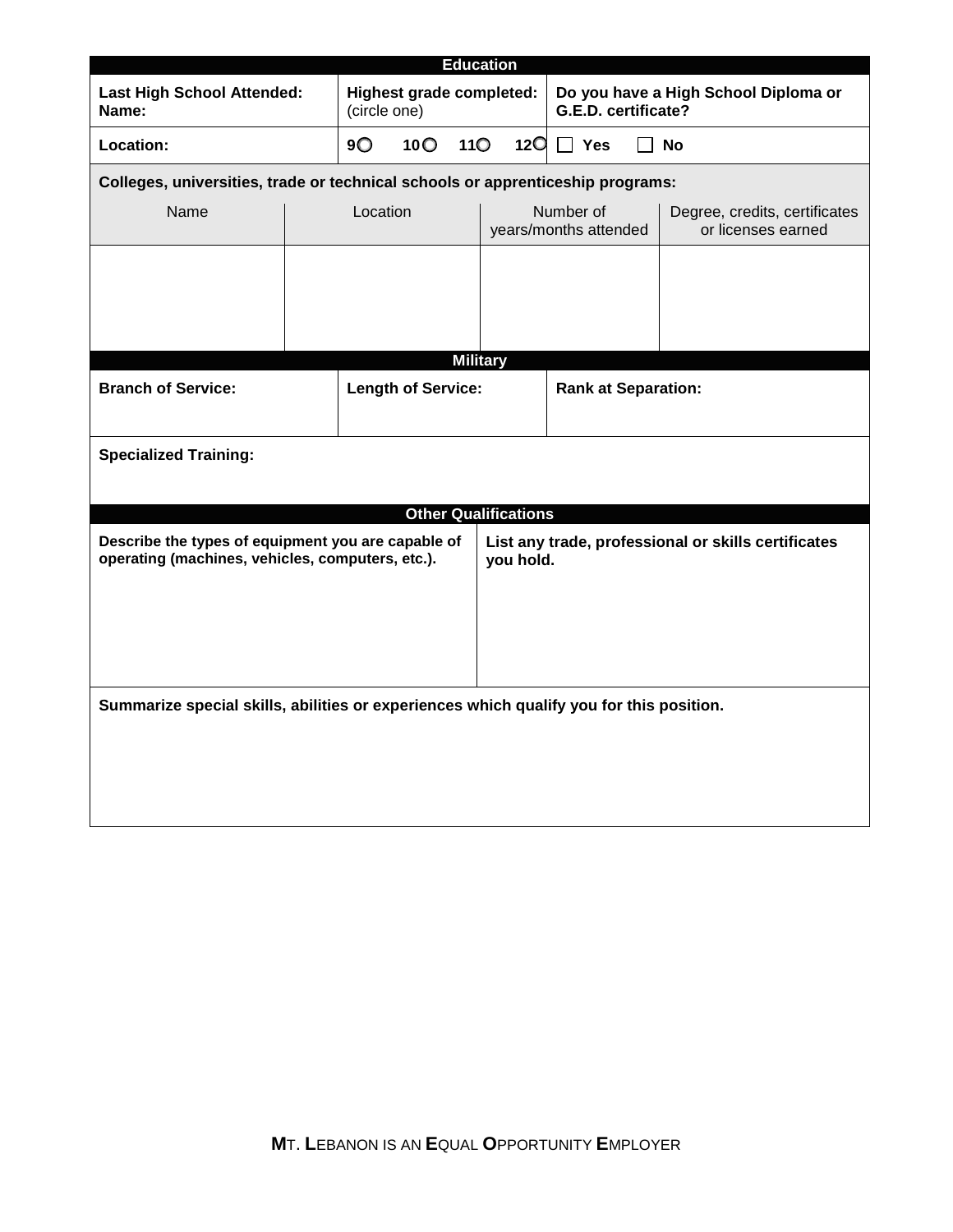| <b>Employment History</b><br>List all employment for the past ten years, beginning with current or most recent position.             |        |  |                                   |            |            |           |  |
|--------------------------------------------------------------------------------------------------------------------------------------|--------|--|-----------------------------------|------------|------------|-----------|--|
| Employer:                                                                                                                            |        |  |                                   |            |            |           |  |
| <b>Address:</b>                                                                                                                      |        |  |                                   |            |            |           |  |
| City:                                                                                                                                | State: |  |                                   | ZIP:       |            |           |  |
| <b>Supervisor's Name:</b>                                                                                                            |        |  | <b>Supervisor's Phone Number:</b> |            |            |           |  |
| <b>Position:</b>                                                                                                                     |        |  | How long? From:                   | To:        |            |           |  |
| <b>Description of Duties:</b>                                                                                                        |        |  | <b>Reason for Leaving:</b>        |            |            |           |  |
| Hourly Rate/Salary: Starting:<br>Ending:                                                                                             |        |  |                                   |            |            |           |  |
| Will this supervisor/employer give a good job reference?<br>If no, explain                                                           |        |  |                                   |            | <b>Yes</b> | <b>No</b> |  |
| Were you:<br>Discharged or asked to resign by this employer?                                                                         |        |  |                                   |            | <b>Yes</b> | <b>No</b> |  |
| Ever disciplined (given a written warning, suspended, denied a pay increase,<br>etc.) by this employer?                              |        |  |                                   |            | <b>Yes</b> | <b>No</b> |  |
| Ever counseled or warned about excessive absenteeism or tardiness by this<br>employer?<br>If yes to any of the above, please explain |        |  |                                   | <b>Yes</b> | <b>No</b>  |           |  |
| Employer:                                                                                                                            |        |  |                                   |            |            |           |  |
| Address:                                                                                                                             |        |  |                                   |            |            |           |  |
| City:                                                                                                                                | State: |  |                                   | ZIP:       |            |           |  |
| <b>Supervisor's Name:</b>                                                                                                            |        |  | <b>Supervisor's Phone Number:</b> |            |            |           |  |
| <b>Position:</b>                                                                                                                     |        |  | How long? From:                   | To:        |            |           |  |
| <b>Description of Duties:</b>                                                                                                        |        |  | <b>Reason for Leaving:</b>        |            |            |           |  |
| Hourly Rate/Salary: Starting:<br>Ending:                                                                                             |        |  |                                   |            |            |           |  |
| Will this supervisor/employer give a good job reference?<br>If no, explain                                                           |        |  |                                   | <b>Yes</b> | <b>No</b>  |           |  |
| Were you:<br><b>Yes</b><br>Discharged or asked to resign by this employer?                                                           |        |  |                                   |            | <b>No</b>  |           |  |
| Ever disciplined (given a written warning, suspended, denied a pay increase,<br>etc.) by this employer?                              |        |  |                                   |            | <b>Yes</b> | <b>No</b> |  |
| Ever counseled or warned about excessive absenteeism or tardiness by this<br>employer?<br>If yes to any of the above, please explain |        |  |                                   | Yes        | No         |           |  |

**If you need additional space, please continue on a separate sheet of paper.**